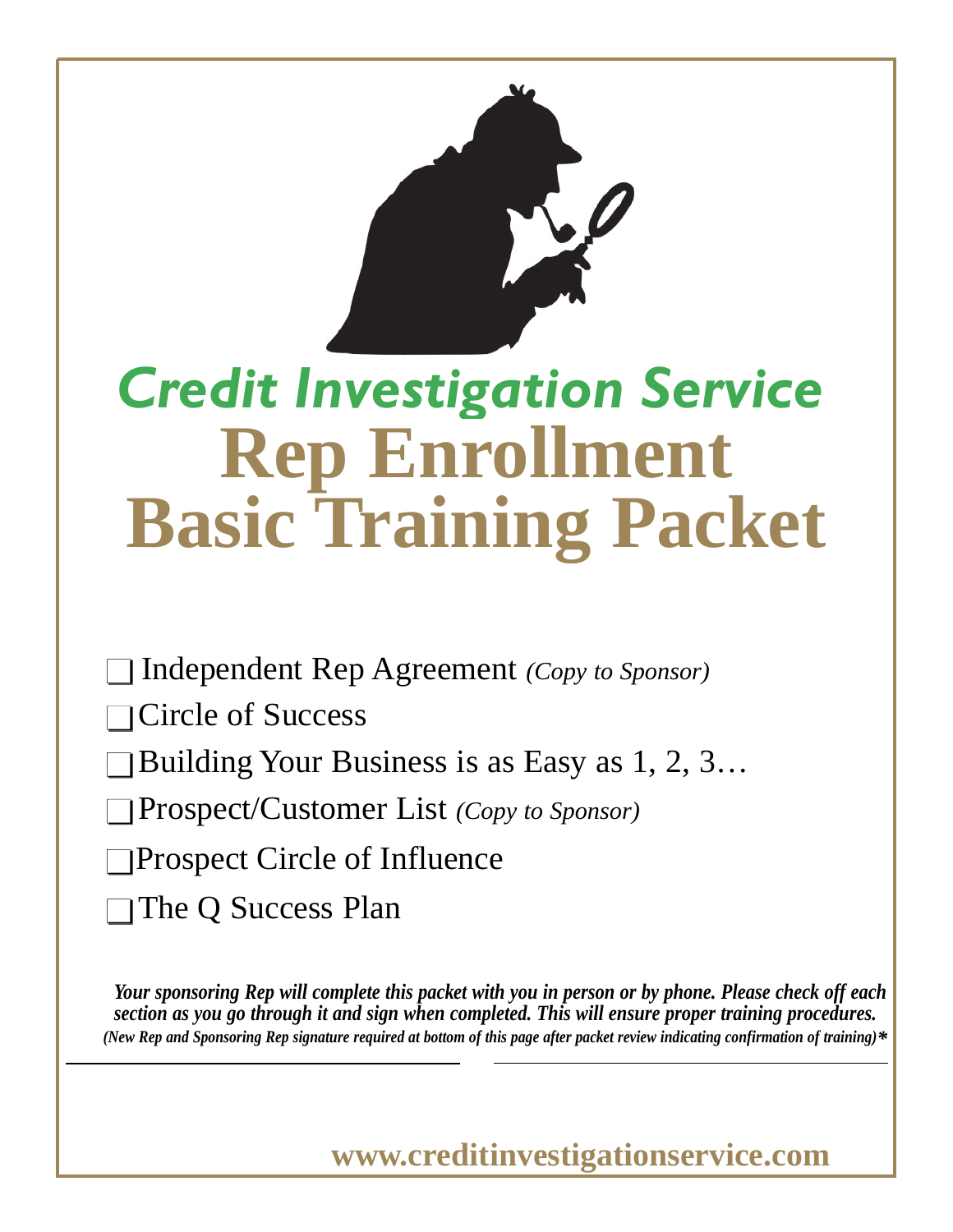| $\mathbf{A}$                                       | CREDIT INVESTIGATION SERVICE<br>INDEPENDENT REP<br>G R E E M E N                                                                                                                                                                                            | T                                                                                                                                                                                                                                                              |                                                               |                                               |              |                                |              | 10238 Frankstown Rd<br>Pittsburgh, PA 15235<br>PHONE (412) 242 2733<br>FAX (412) 242 2737<br><b>Credit Investigation Service</b> |                   |          |
|----------------------------------------------------|-------------------------------------------------------------------------------------------------------------------------------------------------------------------------------------------------------------------------------------------------------------|----------------------------------------------------------------------------------------------------------------------------------------------------------------------------------------------------------------------------------------------------------------|---------------------------------------------------------------|-----------------------------------------------|--------------|--------------------------------|--------------|----------------------------------------------------------------------------------------------------------------------------------|-------------------|----------|
| <b>APPLICANT INFORMATION</b>                       | Circle one: Mr. Ms. Mrs. PLEASE PRINT CLEARLY OR TYPE & COMPLETE EACH BOX                                                                                                                                                                                   |                                                                                                                                                                                                                                                                |                                                               |                                               |              |                                |              |                                                                                                                                  |                   |          |
| Last Name (Mandatory)                              | First Name (Mandatory)<br>Middle Initial                                                                                                                                                                                                                    |                                                                                                                                                                                                                                                                |                                                               |                                               |              |                                |              | Home Telephone Number                                                                                                            |                   |          |
| Company Name                                       | (Please enter company name if company is to receive commission)                                                                                                                                                                                             |                                                                                                                                                                                                                                                                |                                                               |                                               |              |                                |              | <b>Business Telephone Number</b>                                                                                                 |                   |          |
|                                                    | Mailing Address (Mandatory) - P.O. BOXES WILL NOT BE ACCEPTED                                                                                                                                                                                               |                                                                                                                                                                                                                                                                | City                                                          |                                               |              |                                | <b>State</b> |                                                                                                                                  |                   | Zip Code |
|                                                    | E-mail Address (Very important, as we communicate with Reps via email)                                                                                                                                                                                      |                                                                                                                                                                                                                                                                |                                                               |                                               |              |                                |              |                                                                                                                                  |                   |          |
|                                                    | Please Include Apt. # This will be your shipping address for all correspondence and kits.                                                                                                                                                                   |                                                                                                                                                                                                                                                                |                                                               | Social Security Number                        |              |                                |              | Date of Birth (Mandatory)                                                                                                        |                   |          |
| <b>APPLICANT ID NUMBER</b>                         | Please choose one, not both: (SSN or Tax ID)                                                                                                                                                                                                                |                                                                                                                                                                                                                                                                |                                                               |                                               |              |                                |              | Mo.                                                                                                                              | Day               | Yr.      |
|                                                    | The following number will serve as your identification number on all documentation.                                                                                                                                                                         |                                                                                                                                                                                                                                                                |                                                               | Fed Tax I.D. Number                           |              |                                |              |                                                                                                                                  |                   |          |
|                                                    | If you are joining as an individual Representative, please fill in your Social Security Number.<br>If you are joining as a business, please fill in your Federal Employer's Identification Number.                                                          |                                                                                                                                                                                                                                                                |                                                               |                                               |              |                                |              |                                                                                                                                  |                   |          |
| <b>SPONSOR</b>                                     | Sponsor Last Name                                                                                                                                                                                                                                           | <b>First Name</b>                                                                                                                                                                                                                                              |                                                               | Middle Initial                                |              |                                |              | $CIS$ ID $#$ (Mandatory)                                                                                                         |                   |          |
| <b>INFORMATION</b>                                 | Telephone Number                                                                                                                                                                                                                                            |                                                                                                                                                                                                                                                                | E-mail Address (Very important)                               |                                               |              |                                |              |                                                                                                                                  |                   |          |
| <b>REP PLACING</b>                                 | Placing Rep Last Name                                                                                                                                                                                                                                       | <b>First Name</b>                                                                                                                                                                                                                                              |                                                               | Middle Initial                                |              |                                |              | $CIS$ ID $#$ (Mandatory)                                                                                                         |                   |          |
| <b>INFORMATION</b>                                 | Telephone Number                                                                                                                                                                                                                                            |                                                                                                                                                                                                                                                                | E-mail Address (Very important)                               |                                               |              |                                |              |                                                                                                                                  |                   |          |
| CIS                                                | Do not pay cash to your Sales Representatives. Make checks payable to CIS<br><b>REPRESENTATIVE</b> only. A \$25.00 handling charge will be added if your check is returned.                                                                                 |                                                                                                                                                                                                                                                                |                                                               |                                               |              |                                |              | <b>FOR OFFICE</b><br><b>USE ONLY</b>                                                                                             |                   |          |
|                                                    | $\Box$ Sales Representative – I elect to become a Sales Representative – \$499.00* (*See Item 3 on reverse side.)<br>$\Box$ Optional Sales Representative – I elect to become an Optional Sales Representative – \$99.00                                    |                                                                                                                                                                                                                                                                |                                                               |                                               |              |                                |              | Amount Paid                                                                                                                      |                   |          |
|                                                    | 1) What product attracted you to the CIS Opportunity?                                                                                                                                                                                                       |                                                                                                                                                                                                                                                                |                                                               |                                               |              |                                |              | <b>Check Number</b>                                                                                                              |                   |          |
|                                                    | <b>Credit Counseling with Educational Course</b><br>2) What is the primary focus of your CIS Business? (Check one)                                                                                                                                          |                                                                                                                                                                                                                                                                |                                                               |                                               |              |                                |              | Received Kit<br>Entered By                                                                                                       |                   |          |
|                                                    | $\Box$ Building a Sales Organization (MLM)<br>$\Box$ Marketing CIS Products & Services                                                                                                                                                                      |                                                                                                                                                                                                                                                                |                                                               |                                               |              |                                |              |                                                                                                                                  |                   |          |
|                                                    |                                                                                                                                                                                                                                                             |                                                                                                                                                                                                                                                                |                                                               |                                               |              |                                |              | <b>Forms Distribution</b>                                                                                                        | White - CIS       |          |
|                                                    |                                                                                                                                                                                                                                                             |                                                                                                                                                                                                                                                                | Pay By Check □ Personal Check □ Money Order □ Cashier's Check |                                               |              |                                |              | Yellow - Sponsor • Pink - Rep                                                                                                    |                   |          |
|                                                    |                                                                                                                                                                                                                                                             |                                                                                                                                                                                                                                                                |                                                               | If Paying By Personal Check, You Must Include |              |                                |              |                                                                                                                                  |                   |          |
|                                                    |                                                                                                                                                                                                                                                             |                                                                                                                                                                                                                                                                | <b>State</b>                                                  |                                               |              | <b>Driver's License Number</b> |              |                                                                                                                                  |                   |          |
|                                                    |                                                                                                                                                                                                                                                             |                                                                                                                                                                                                                                                                |                                                               | Pay By □ Credit Card □ Debit Card             |              |                                |              |                                                                                                                                  |                   |          |
| <b>SIGNATURE</b>                                   | Please review terms on back of this form<br>Your signature below indicates that you have carefully read this agreement and that you                                                                                                                         | Credit Card Account#                                                                                                                                                                                                                                           | $\Box$ Visa $\Box$ MasterCard $\Box$ Amex $\Box$ Discover     |                                               |              |                                |              |                                                                                                                                  |                   |          |
|                                                    | willingly accept all the terms and conditions herein and on the reverse side of this<br>document and also that you have reviewed and understand the CIS Terms and<br>Conditions and shall abide by same as may be amended from time-to-time. Please initial | Signature                                                                                                                                                                                                                                                      |                                                               |                                               | Date         | <b>Expiration Date</b>         |              |                                                                                                                                  | Card 3 digit ID # |          |
| here                                               | and on the back of this form to state you've read all the material.<br>A participant in this Network Marketing Plan has a right to cancel at any time,                                                                                                      | Print Name (As it appears on the card)                                                                                                                                                                                                                         |                                                               |                                               |              |                                |              |                                                                                                                                  |                   |          |
| business address: P.O.BOX 979 Pittsburgh PA 16201. | regardless of any reason. Cancellation must be in writing and submitted via<br>certified/registered mail with a return receipt to the Company at its principal<br>Please see paragraph 20 of the Terms and Conditions of this Agreement for a               | Billing Address (If different than above)                                                                                                                                                                                                                      |                                                               |                                               |              |                                |              |                                                                                                                                  |                   |          |
| description of CIS's refund policy.                |                                                                                                                                                                                                                                                             | City                                                                                                                                                                                                                                                           |                                                               |                                               | <b>State</b> |                                |              |                                                                                                                                  |                   | Zip Code |
| Signature                                          | Date                                                                                                                                                                                                                                                        | Sponsoring representative states that he/she has reviewed the Applicant's credit card and is satisfied that such credit card is the<br>property of the Applicant. Sponsoring representative agrees to accept and assume full responsibility for any fraudulent |                                                               |                                               |              |                                |              |                                                                                                                                  |                   |          |
|                                                    | DO NOT PAY CASH TO YOUR SALES REPRESENTATIVE                                                                                                                                                                                                                | transaction concerning use of such credit card, including but not limited to disciplinary action and potential prosecution                                                                                                                                     |                                                               |                                               |              |                                |              |                                                                                                                                  |                   |          |

 $\mathbf{x}$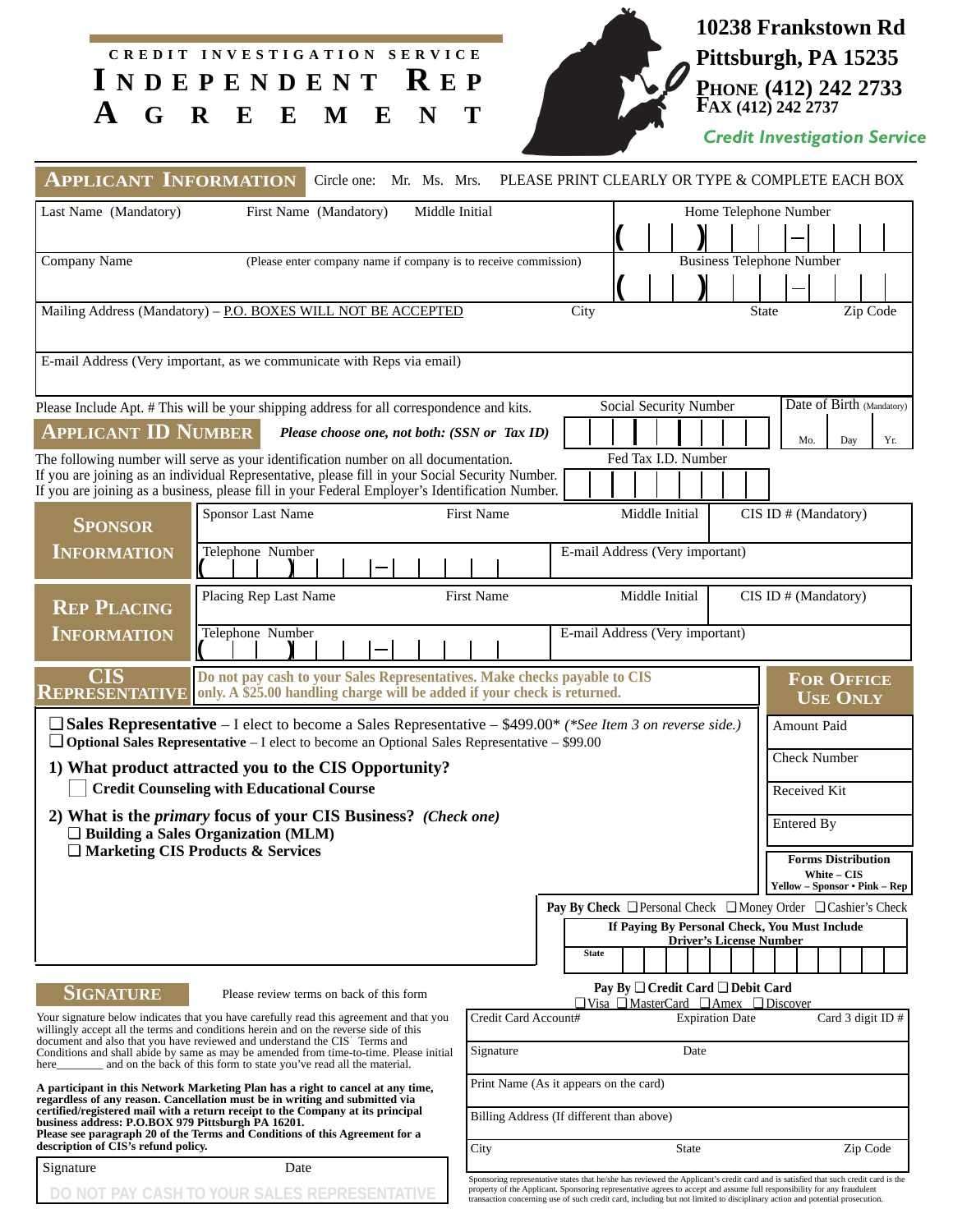#### **TERMS AND CONDITIONS**

1. I am of legal age in the state of my residency. I am (a) an independent contractor, (b) responsible for setting my own business schedule and activities,(c) neither an agent nor employee of Credit Investigation Service and (d) obligated to pay all federal and state selfemployment taxes and any and all other taxes and assessments owing to any federal, state, regulatory or taxing agency. I, the Independent contractor will not be treated as an employee for federal or state tax purposes.

2. I acknowledge that (a) this engagement entails the sale of neither a franchise nor a business opportunity, (b) as an CIS Independent Representative (IR), I am neither guaranteed any income nor assured any degree of success, and (c) neither CIS nor my sponsor has made any claim or guaranty of profits or any warranty of expected earnings that might result from my efforts as an IR.

3.I agree that (a) I shall place primary emphasis upon, and shall make, retail-customer sales to non-distributor consumers as a condition of my receipt of commissions, (b) IR-related purchases during the first six months of my distributorship are limited to (i) \$499 in Indiana, Michigan, North Dakota and West Virginia, and (ii) \$299 in Washington State, and (c) regulatory limitations governing permissible IR purchases shall be automatically modified to comply with the exemption requirements prescribed by any other applicable state law regulating business opportunities.

4. I affirm that, absent a corresponding written amendment to this agreement, my status as an IR authorizes me to market, and calls upon me to limit my marketing activities to, (a) goods and services sold by CIS (b) the educational program consulting services and credit-profileimprovement service, as sold by Credit Investigation Service CIS (c) sales of such goods and services to individuals and entities other than educational institutions and labor unions.

5. All presentations of products, services and opportunities shall strictly conform with the following format, and I acknowledge I will be terminated as an IR upon my default hereunder: a. Each customer shall receive a complete presentation of the goods and services offered for sale, before commencing any discussion concerning the customer's interest in becoming an IR. b. At no time shall a prospective customer be told, directly or by inference, that any or all of his or her subscription may be paid for by his or her future earnings through activity as an IR. c. If the prospective customer elects to buy goods or services, the customer application shall be completed before any discussion related to the possible recruitment of the customer as an IR. d. In each presentation of the IR position, the prospect shall be directly informed that, except for admission and renewal fees, no purchase of goods or services, nor any other outlay, is required to become or remain an IR. e. No direct or indirect statement will be made to any person that he or she might earn any particular sum, that sponsorship of other IRs is easy to obtain or retain, or that most IRs succeed.

6.I acknowledge that, to maintain a viable marketing program and to comply with changes in law or economic conditions, CIS may, from time to time, develop and/or modify its policies and procedures, compensation programs and rules and regulations, and such policies ,procedures, rules, regulations and programs, and all changes thereto, shall, upon notice to the IR, bind the IR.

7. I understand that no attorney general or other authority ever reviews, endorses or approves any product, subscription, compensation program, or firm, and I will at no time make a contrary claim.

8. I understand that IRs at all levels will be subject to the \$95 annual renewal fee, which will be automatically deducted from their commissions one week after their anniversary date, for certain services provided by CIS . Such services, include but are not limited to, tracking customers, tracking IRs, and providing accounting services. I further understand that (a) a \$25 handling charge will be added if any check is returned to CIS Services®,(b) a \$3 fee will be assessed to process all commission checks, and (c) a \$3 fee for the first page and \$0.25 for each additional page will be charged to process Down line Reports, Customer Reports ,Full Genealogy Reports, and Volume Reports.

9. I understand that (a) each IR must make at least one six-point sale every 12 weeks to retain active status,(b) only six points within the same one-week commission period may be used to reactivate IR status,(c) after six months of sales inactivity by an IR, the IR will forfeit all Personal Financial Customer Points (but will keep his or her title and be allowed to rebuild his or her customer point base to achieve Down line Pay from levels 1 through 5 as a standard IR), and (d) after one year of IR inactivity, the inactive Rep will forfeit his or her title and placement as an IR (but the IR may re-sign as a new IR under his or her original sponsor or elect to sign with another sponsor, although prior customers and down line will NOT transfer, and a new IR fee must be paid). Accordingly, an IR may change his or her sponsor only if the IR resigns his or her position with CIS and reapplies at least one year later.

10. Commission paid by the CIS on sales completed by fraud or falsely completed documents will be billed back to the IR and the IR will be put on probation or terminated.

11. I understand that my IR position may be inherited or bequeathed, but cannot be transferred during my lifetime without the consent of CIS ,which consent will not be unreasonably withheld.

12. I understand that (a) this agreement will take effect upon its receipt and acceptance by CIS , at its corporate offices in Pittsburgh PA, (b) subscriptions are unavailable in some states, and (c) I must contact the corporate offices of CIS to determine the states in which I may sell subscriptions. A \$25 penalty will apply, if any incomplete paperwork is received by the CIS Group by the IR.

13.I understand that IRs may only use the pre-approved advertisements provided in the provided Unity-in-Advertising manual, and that IRs must receive specific approval of CIS 's corporate office before producing or displaying any infomercial, radio or televisions ad, or display booth, or any advertising not provided in the Unity in Advertising Manual.

14. In consideration of my being permitted to participate in CIS's network-marketing program and/or to sell the goods and services of CIS, neither I nor any of my employees, owners, affiliates, agents or assigns will use the names, trade names, logos, copyrighted material, trademarks, service marks, or proprietary marks of CIS except in materials provided by CIS or a member of the CIS Group (or approved by them prior to my use thereof). I understand that unauthorized use or duplication of proprietary marks or any copyrighted materials is a violation of this agreement and federal law, and that, if my status as an IR is voluntarily or involuntarily terminated, I will cease use of the materials and intellectual property so provided to me.

15. I acknowledge that all customers solicited on behalf of CIS and members of the CIS Group are customers of CIS or the particular group member company, and, consequently, I agree (a) not to cross-market or recruit any IR for or into another network-marketing company, or (b) during my term as an IR and for one year thereafter, to neither directly nor indirectly (i) divert, entice, call upon, sell or solicit ,take away or move any customer of CIS or any member of the CIS Group, or (ii) solicit any other IR or their customers, whether active, inactive, individual or entity, to participate in a network-marketing program offered by any other business or firm, whether or not such network-marketing company offers competing services or products. Violation of this covenant will (i)result in forfeiture of all distributorship rights, including all current and future commissions, bonuses and payments of any kind, and (ii) result in irreparable harm to the aggrieved persons, therefore entitling the aggrieved persons to immediately obtain a temporary restraining order and preliminary injunction from a court of law to enforce the prohibitions contained herein, as well as my access to use of confidential information and other proprietary rights of CIS.

16. I understand that I am responsible for supervising and supporting the IRs I sponsor and those in my commission down line, and I therefore agree to maintain monthly communication in support of my down line representatives through written communication and attendance at IR meetings.

17. I understand that (a) CIS provides each IR with a packet of sales literature (even if the optional sales kit is not purchased), within ten days of receipt of order and clearance of funds (subject to availability of items ordered), and calculation and payment of IR commissions, (b) payment terms on distributor purchases permit checks, money orders or credit cards with order, although no credit purchases or C.O.D.'s may be accepted, and (c) IR commissions are paid according to the CIS Services Compensation Plan, which is appended hereto and incorporated herein by reference. Commissions for Washington State Reps are different. Please review the Compensation Plan for Washington State commissions. Sales must be received in the corporate office in Pittsburgh PA no later than Friday 3:00 p.m. to qualify for the following-week commissions. Weekly commission checks are issued on Friday.

18. I understand that IRs in the same household or business must have the same sponsor, and that IR lists and customer lists are owned by the CIS Group and may not be used for any purpose without the prior written consent of CIS the relevant member of the CIS Group.

19. I agree to indemnify and hold CIS and each member of the CIS Group (and their respective affiliates, agents and employees) harmless from any and all claims, damages and expenses, including attorney fees, arising out of my actions or conduct in violation of this agreement, and, in the event a dispute arises between me and any protected person hereunder, this agreement shall be governed under the laws of the State of Pennsylvania. The parties agree that any claim, dispute or other difference between them shall be brought in the Circuit Court in the County of Armstrong PA, or before Federal District Court in Pittsburgh PA, as applicable.

20. I understand that (a) I may cancel this transaction without penalty or obligation, for a full refund, within 30 days from the date of IR's execution of this agreement, so long as I have not already received a commission (either directly to me or to my upline sponsor),(b) if I cancel after the 30-day period, I will not be entitled to a refund (although this limitation may not be applicable to Georgia residents), (c) if I timely cancel, any payment by me under this agreement will be returned within 30 days following receipt by CIS of my cancellation notice and sales training kit, (d) no refund will be made until CIS has received at its Pittsburgh office all literature and sale aids from me in a reusable and resalable condition, (e) shipping costs on returned items shall be borne by me, and (f) CIS will honor refund policies required by any applicable law.

21. I understand that my purchase of any sales items, marketing materials, literature or order forms from CIS after the initial 30 days shall be final and not subject to a refund, although this limitation may not be applicable to Georgia residents.

22. I understand that (a) CIS may terminate this agreement in the event I breach any term of this agreement, the published policies and procedures of CIS ,or other announced rules and regulations of CIS any member of the CIS Group, (b) I must abide by all provisions of this agreement, the policies and procedures and the compensation program,(c) I must operate in a lawful, ethical and moral manner and to make no false or misleading statements regarding CIS, the members of the CIS Group, their respective vendors or their respective agents, (d) during any investigation by CIS with respect to my breach of my foregoing obligations, my distributorship may be suspended by CIS for a period of up to 30 days, (e) any payment that may be owing to me, shall be escrowed during that 30-day investigation period until final resolution, (f) I will be given the opportunity to respond in writing within such 30-day period, and (g) if I fail to respond in writing or such written response is not satisfactory to CIS, my distributorship's rights may be terminated without further receipt of commissions, bonuses or payments of any kind. Please initial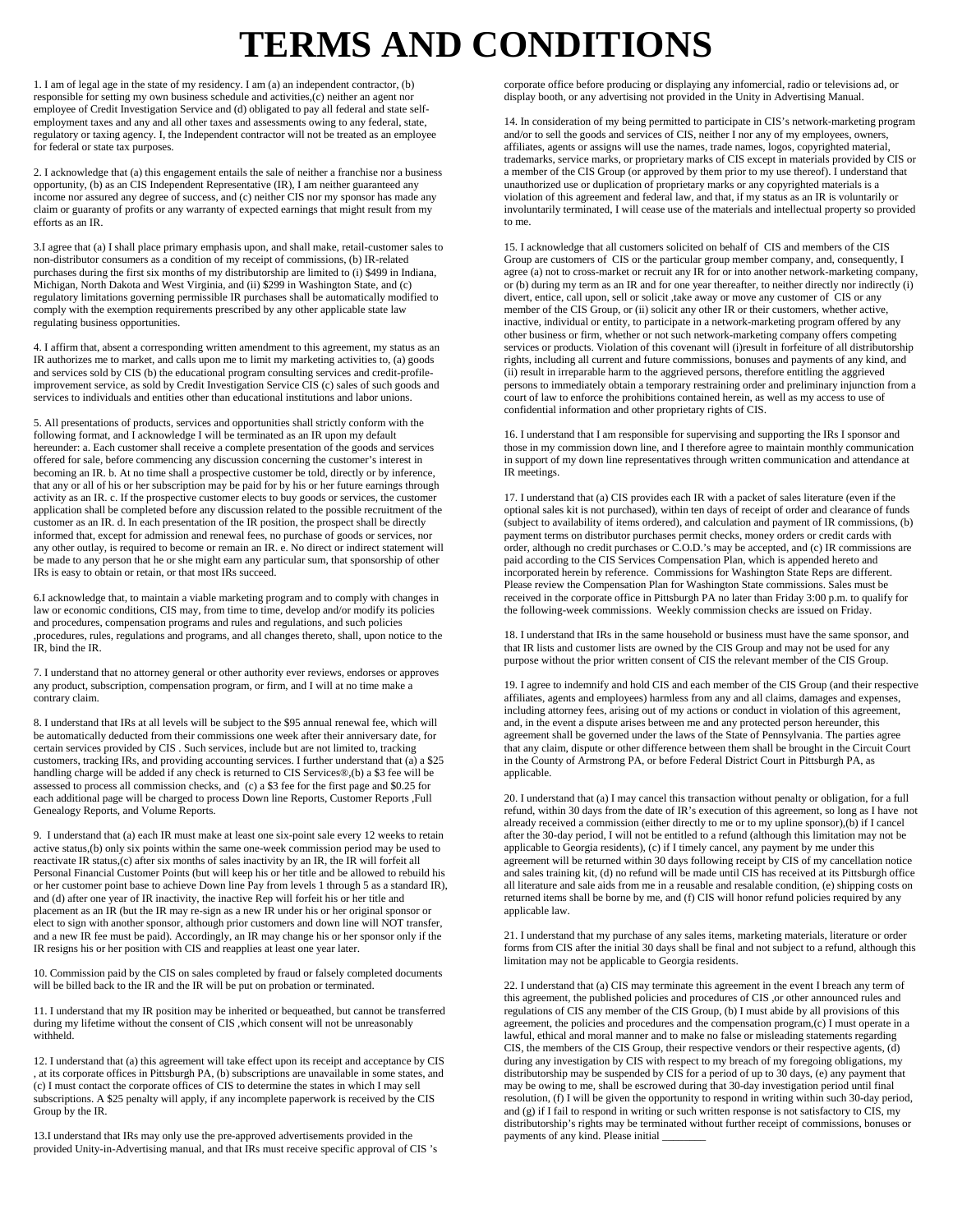**10238 Frankstown Rd Pittsburgh, PA 15235**

**PHONE(412) 242 2733**

**FAX (412) 242 2737** 

## **CIRCLE OF SUCCESS**



#### **FOLLOW THE CIS CIRCLE OF SUCCESS**

The purpose of the "Circle of Success" is to get your prospects to hear or see an effective presentation**\*** and "ENROLL THEM".



*Regional Conventions • National Conventions*

*"DUPLICATION IS THE KEY TO SUCCESS... PASS IT ON."*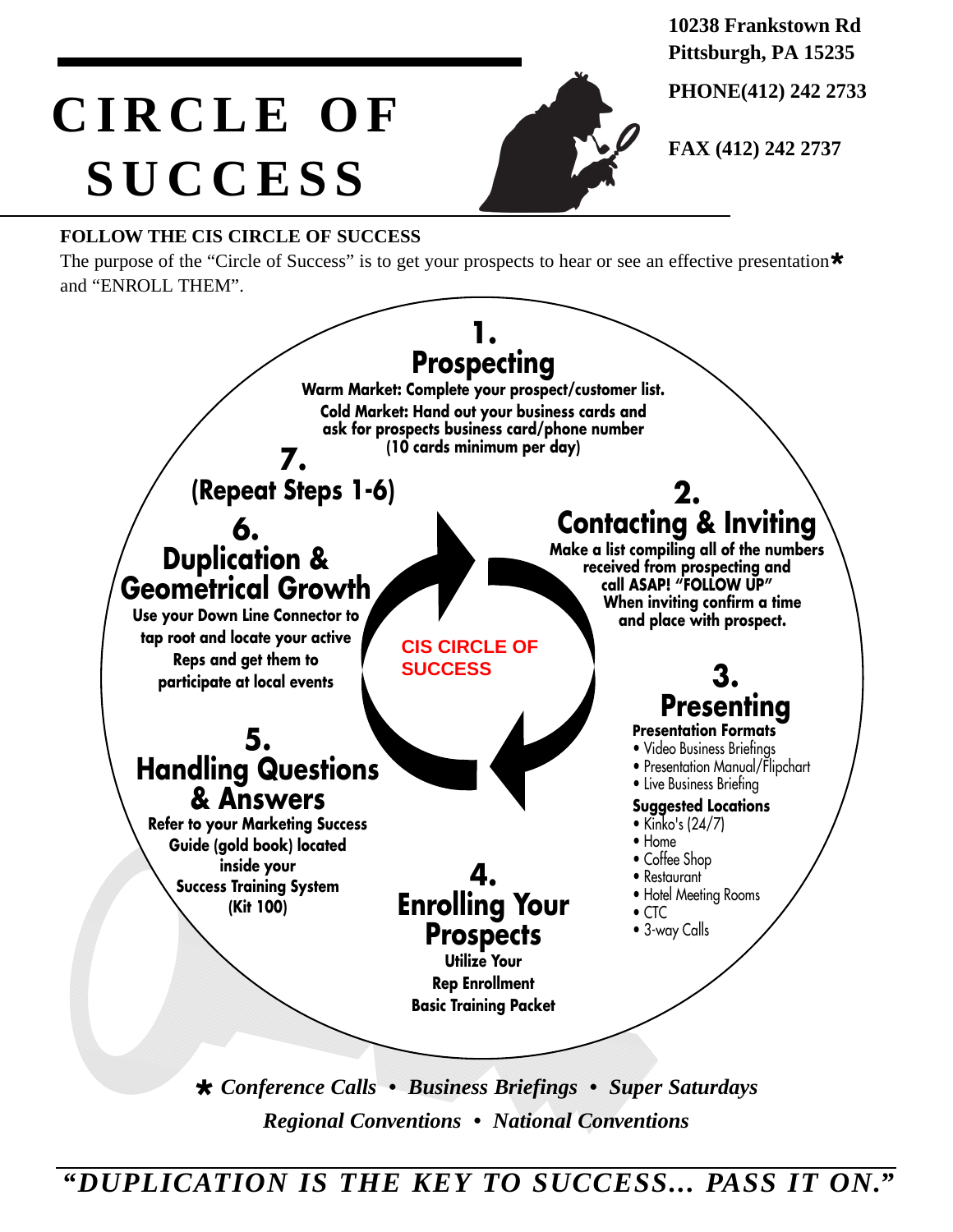## **BUILDING YOUR BUSINESS IS AS EASY AS 1, 2, 3…**

### **(1). BUSINESS ETIQUETTE**

- 
- Dress Well Always Carry Your Business Cards
- 
- Always Wear a Smile Always Carry sample results with you

### **(2). LEARN HOW TO PEAK INTEREST**

 $C$ ustomer Serints (Check **favorite one**)

| <b>Customer Scripts</b> (Check favorite one)<br>The best opening lines to prospect your cold market |  |
|-----------------------------------------------------------------------------------------------------|--|
| $\Box$ "Do you know anyone with credit problems?"                                                   |  |
| $ \alpha r$ -                                                                                       |  |
| $\Box$ "Do you know anyone with less than perfect credit?"                                          |  |
| $ \alpha r$ -                                                                                       |  |
| "Do you know someone who has been denied credit?"                                                   |  |

*- or -*

 $\Box$  "Are you paying high interest rates due to bad credit?"

#### *Opportunity Recruiting Scripts (Check favorite one) The best opening lines to prospect your warm market*

 $\Box$  "Would you be interested in making some extra money?"

*- or -*

 $\Box$  "Are you making all the money you need?"

*- or -*

What would you do with an extra \$1000, \$1500 or more per month?"

*- or -*

 $\Box$  "If the money was right and it fit into your time schedule would you be open to a financial opportunity?"

### **(3). How A Prospect Will Respond**

- 1. They will be **INTERESTED** -immediately have them sign up as an Independent Representative and/or a customer.
- 2. They will be **CURIOUS** invite them to see or hear an effective presentation, 3-way meeting, VBB, or Local Business Briefing) or put them on a 3-way call to get their questions answered.
- 3. They will be **UNINTERESTED** ask them if they would like to become a customer or know anyone who would be interested (add them to your prospect/customer list).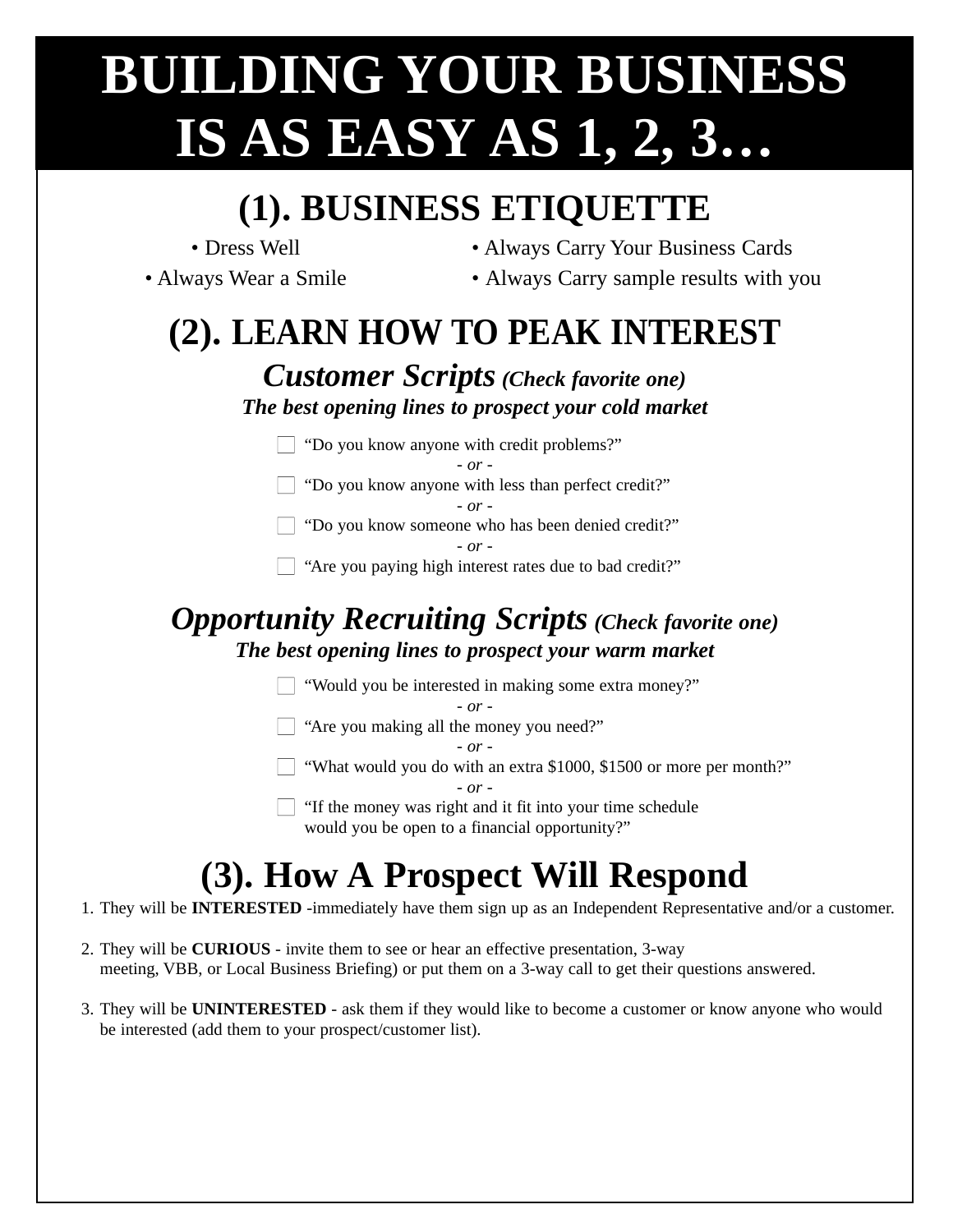|                                                                                                                                                                                                                                | PROSPECT/CUSTOMER LIST                                      |                                                                                                                                                                                                                                |
|--------------------------------------------------------------------------------------------------------------------------------------------------------------------------------------------------------------------------------|-------------------------------------------------------------|--------------------------------------------------------------------------------------------------------------------------------------------------------------------------------------------------------------------------------|
|                                                                                                                                                                                                                                |                                                             | $\frac{1}{2}$                                                                                                                                                                                                                  |
|                                                                                                                                                                                                                                |                                                             | STEP 1: Fill out form in its entirety • STEP 2: Call your easiest people first • STEP 3: Your Sponsor will call the hardest people with you                                                                                    |
| TOP 3 REASONS YOU JOINED CIS <sup>™</sup>                                                                                                                                                                                      |                                                             |                                                                                                                                                                                                                                |
|                                                                                                                                                                                                                                |                                                             |                                                                                                                                                                                                                                |
| EQUAL JUSTICE UNDER LAW CONTROL                                                                                                                                                                                                |                                                             |                                                                                                                                                                                                                                |
| 1.                                                                                                                                                                                                                             |                                                             |                                                                                                                                                                                                                                |
|                                                                                                                                                                                                                                |                                                             |                                                                                                                                                                                                                                |
| $2_{\cdot}$                                                                                                                                                                                                                    |                                                             |                                                                                                                                                                                                                                |
| <b>3.</b>                                                                                                                                                                                                                      |                                                             |                                                                                                                                                                                                                                |
|                                                                                                                                                                                                                                |                                                             |                                                                                                                                                                                                                                |
|                                                                                                                                                                                                                                |                                                             |                                                                                                                                                                                                                                |
|                                                                                                                                                                                                                                |                                                             |                                                                                                                                                                                                                                |
|                                                                                                                                                                                                                                |                                                             |                                                                                                                                                                                                                                |
|                                                                                                                                                                                                                                |                                                             |                                                                                                                                                                                                                                |
|                                                                                                                                                                                                                                |                                                             |                                                                                                                                                                                                                                |
|                                                                                                                                                                                                                                |                                                             |                                                                                                                                                                                                                                |
|                                                                                                                                                                                                                                |                                                             |                                                                                                                                                                                                                                |
|                                                                                                                                                                                                                                |                                                             |                                                                                                                                                                                                                                |
|                                                                                                                                                                                                                                |                                                             |                                                                                                                                                                                                                                |
| Name was a series of the series of the series of the series of the series of the series of the series of the series of the series of the series of the series of the series of the series of the series of the series of the s |                                                             | Name and the state of the state of the state of the state of the state of the state of the state of the state of the state of the state of the state of the state of the state of the state of the state of the state of the s |
|                                                                                                                                                                                                                                |                                                             |                                                                                                                                                                                                                                |
| City State State State State State State State State State State State State State State State State State State State State State State State State State State State State State State State State State State State State S |                                                             |                                                                                                                                                                                                                                |
| <b>B.</b><br>Phone No. H.                                                                                                                                                                                                      | <b>B.</b><br>Phone No. H.                                   | В.<br>Phone No. H.                                                                                                                                                                                                             |
|                                                                                                                                                                                                                                |                                                             |                                                                                                                                                                                                                                |
| E-mail                                                                                                                                                                                                                         | E-mail                                                      | E-mail                                                                                                                                                                                                                         |
| Appt. Date __<br>Occupation                                                                                                                                                                                                    | Appt. Date __<br>Occupation <u>contract the contract of</u> | Occupation<br>Appt. Date                                                                                                                                                                                                       |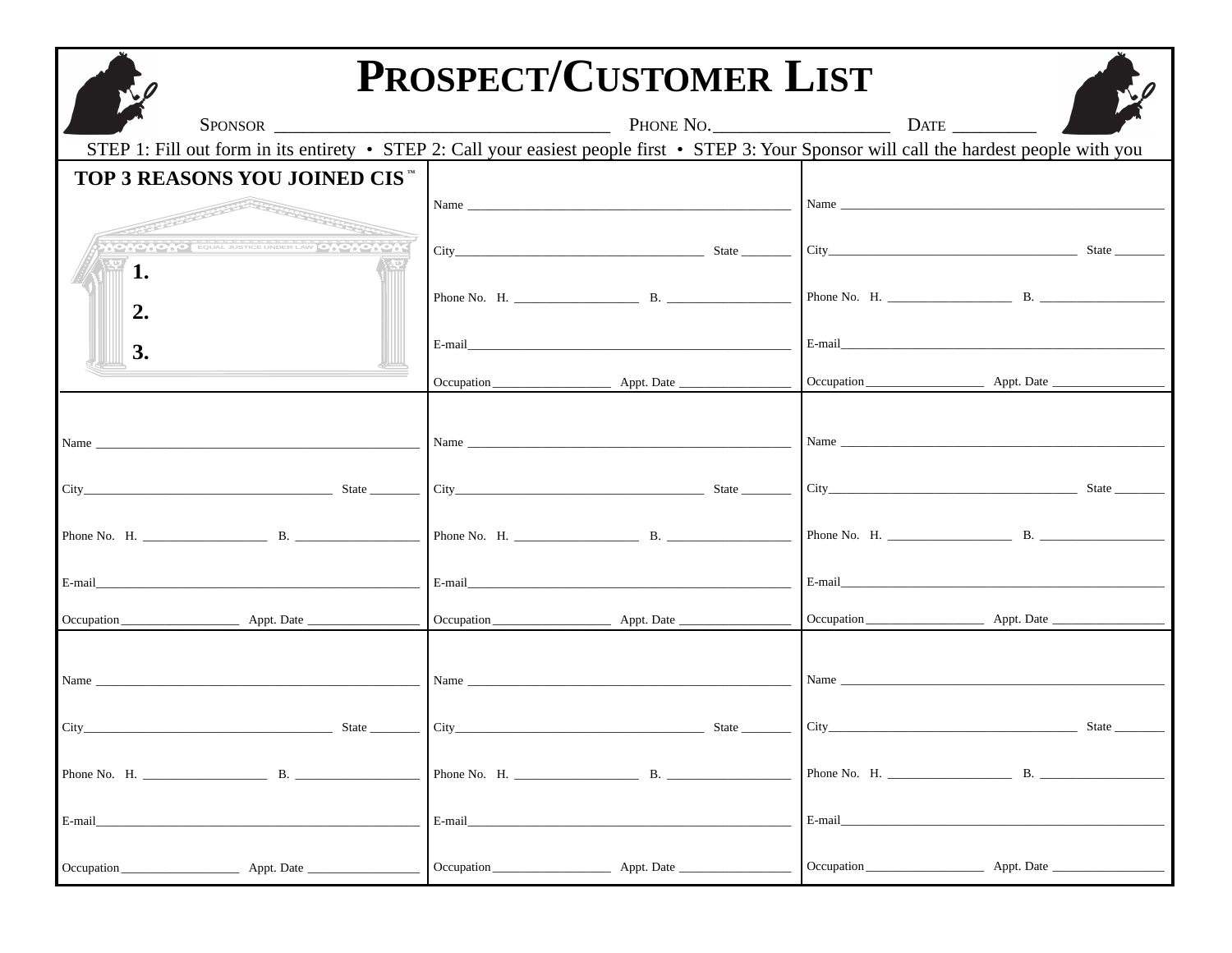|                     | Who is unhappy with their income<br>Who is dissatisfied with their job  | 36.                                                       | Who likes political campaign<br>Who are social networkers | $\overline{71}$ .<br>70. | Who has been in network marketing<br>Who you like the least |
|---------------------|-------------------------------------------------------------------------|-----------------------------------------------------------|-----------------------------------------------------------|--------------------------|-------------------------------------------------------------|
| $\dot{\rm c}$       | Who is concerned about the environment                                  | 37                                                        | Who are in the military                                   | 72.                      | Who needs a new car                                         |
| $\div$<br>$\dot{p}$ | Who is money oriented or money motivated<br>Who owns their own business | 38<br>39                                                  | Who your friends know<br>Your dentist                     | 74.<br>73.               | Who wants to go on vacation<br>Who works too hard           |
| ق                   | Who enjoys being around high energy                                     | Э.<br>Э                                                   | Your doctor                                               | 75.                      | Who was injured at work                                     |
|                     | people                                                                  |                                                           | Who will help you                                         | 76.                      | Who lives in your neighborhood                              |
|                     | Who quit their job or is out of work                                    |                                                           | Who works for the government                              | 77.                      | Who is your boss                                            |
| $\infty$            | Who needs extra money                                                   | 43                                                        | Who is unemployed                                         | 78.                      | Who delivers your mail                                      |
|                     | Your friends                                                            | 4                                                         | Who attends self improvement seminars                     | 79.                      | Who calls you at home                                       |
|                     | Your brothers and sisters                                               | 45                                                        | Who reads self-help books                                 | 80.                      | Who calls you at work                                       |
|                     | Your parents                                                            | $\frac{6}{4}$                                             | Who reads books on success                                | 81.                      | Who delivers your paper                                     |
| $\overline{Q}$      | Your cousins                                                            | 47                                                        | Your children's friends parents                           | 82.                      | Who handles your gardening                                  |
| $\overline{3}$ .    | Your children                                                           | 48                                                        | Who was your boss                                         | 83.                      | Who watches your children                                   |
| $\overline{4}$ .    | Your aunts and uncles                                                   | $\frac{1}{2}$                                             | Who has allergies                                         | 84.                      | Who attends your church                                     |
| $\overline{5}$ .    | Your spouse's relatives                                                 | $\overline{50}$                                           | Who you've met while on vacation                          | 85.                      | Who you meet on the street                                  |
| <u>َی</u>           | Who you went to school with                                             | 51                                                        | Who waits on you at restaurants                           | 86.                      | Who you meet through your friends                           |
|                     | Who works with you                                                      | 52                                                        | Who cuts your hair                                        | 87.                      | Who tailors your clothes                                    |
| $\overline{18}$     | Who is retired                                                          | 53                                                        | Who does your nails                                       | 88.                      | Who sells cosmetics                                         |
| $\overline{9}$      | Who works part-time jobs                                                | 54                                                        | Who does your taxes                                       | 89.                      | Who bags your groceries                                     |
| $\overline{20}$     | Who you like the most                                                   | 55                                                        | Who works at your bank                                    | 90.                      | Who wants a promotion                                       |
| $\overline{21}$     | Who was laid off                                                        | 56.                                                       | Who is on your holiday card list                          | 91.                      | Who is overweight                                           |
| 22.                 | Who bought a new home                                                   | 57                                                        | Who is in retail sales                                    | $\mathfrak{D}$           | Who is health conscious                                     |
| 23.                 | ads<br>Who answers classified                                           | 58                                                        | Who sells real estate                                     |                          | Who recycles                                                |
| र्यं                | Who runs personal ads                                                   | 59                                                        | Who are teachers                                          | 94.                      | Who buys bottled water                                      |
| 25.                 | Who gave you a business card                                            | 8                                                         | Who services your car                                     | 95.                      | Who is wealthy                                              |
| 26.                 | Who works at night                                                      | 61                                                        | Who repairs your house                                    | 96.                      | Who has a lot of friends                                    |
|                     | Who delivers pizza to your home                                         | $\mathcal{S}% _{M_{1},M_{2}}^{\alpha,\beta}(\varepsilon)$ | Who manages your apartments                               | 97.                      | Who exercises regularly                                     |
| 28.                 | Who sells Avon or Mary-Kay                                              | 63                                                        | Who has children in college                               | 98.                      | Who belongs to the Chamber of Commerce                      |
| 29.                 | Who sells Tupperware                                                    | Z                                                         | Who likes to dance                                        | 99.                      | Who you haven't listed yet                                  |
| 30.                 | Who wants freedom                                                       | 65                                                        | Who sold you your car                                     | 100.                     | Think, Who haven't you listed yet?                          |
| 31.                 | Who likes team sports                                                   | 8                                                         | Who you met at a party                                    |                          |                                                             |
| 32.                 | Who is a Fund-raiser                                                    | 67.                                                       | Who likes to buy things                                   |                          |                                                             |
| 33.                 | Who watches television often                                            | $\frac{8}{3}$                                             | Who you've met on a plane                                 |                          |                                                             |
| 34.                 | Who works on cars                                                       | $\Im$                                                     | Who does volunteer work                                   |                          |                                                             |

**Your Potential Prospects Can Be Anyone!**

Your Potential Prospects Can Be Anyone!